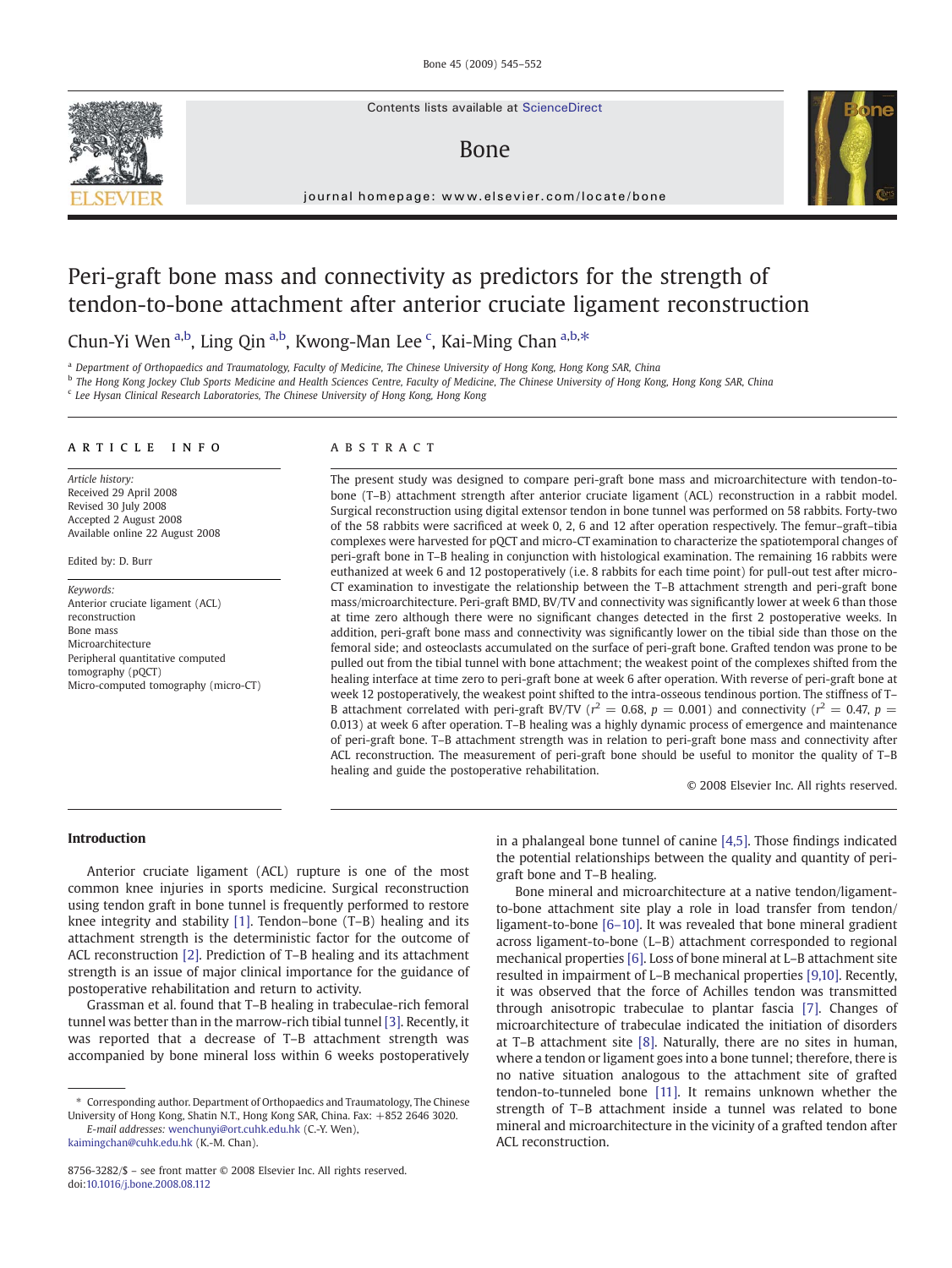<span id="page-1-0"></span>

Fig. 1. pOCT scan and examination. (A) Distal femur and proximal tibia were scanned perpendicular to the long axis of limb; (B and C) One representative slice in the middle portion of bone tunnel was selected from the tibial (B) and from the femoral side (C) for analysis. On each slice, bone mineral density (within the dotted line) and bone tunnel area (within circle) were measured.

The present study was designed to investigate spatiotemporal changes of BMD and bone microarchitecture in the vicinity of a grafted tendon postoperatively using both pQCT and micro-CT, and compare radiological findings with the pull-out strength of the tendon graft in an ACL reconstruction rabbit model. We hypothesized that the pullout strength of T–B attachment inside a tunnel related to peri-graft bone mass and microarchitecture after ACL reconstruction. Accordingly, the findings of the present study would provide useful noninvasive imaging modalities for monitoring healing process and quality of T–B healing inside the tunnel after common ACL surgical reconstruction in sports medicine.

### Materials and methods

# Study design

This experiment was approved by the Research Ethics Committee of the authors' institute (Ref No. CUHK06/004/ERG). Fifty-eight skeletally-mature female New Zealand white rabbit (26-week-old; weight: 3.5–4.0kg) were used in the present study. Bilateral ACL reconstruction was performed. One reconstructed knee was randomly selected for the subsequent examination in the present study. The contralateral knee was treated by local application of calcium phosphate cement for enhancement of peri-graft bone healing and T–B attachment strength, and the related findings were reported separately [\[12\].](http://dx.doi.org/doi:10.1002/jbm.b.31236)

42 of 58 rabbits were sacrificed at week 0, 2, 6 and 12 after operation respectively for pQCT and micro-CT examination to characterize the spatiotemporal changes of peri-graft bone in T–B healing in conjunction with histological examination. 6 rabbits were sacrificed at time zero (week 0 after operation) for pQCT and micro-CT evaluation and served as the baseline for comparison. The other 36 rabbits were sacrificed at 2, 6 and 12 weeks respectively after surgery (i.e. 12 rabbits for each time point). At each time point, 6 samples were subjected to pQCT evaluation and decalcified histological examination; the other 6 samples were used for micro-CT evaluation and followed by undecalcified histological examination.

The rest of 16 rabbits were euthanized at week 6 and 12 respectively (i.e. 8 rabbits for each time point). The samples were processed for biomechanical test after micro-CT evaluation to investigate the relationship between the strength of T–B attachment and peri-graft bone mass and microarchitecture. The failure mode was judged by both gross and microscopic examination after the test.

# Animal surgery

ACL reconstruction rabbit model was established according to an established protocol by Wang et al. [\[13\].](#page-6-0) In brief, the rabbits were operated under general anesthesia with 10% ketamine/2% xylazine (Kethalar, 1mL:1mL) and maintained sedation with 2.5% sodium phenobarbital injected intravenously (Sigma Chemical Co., St. Louis, Mo, USA). The medial parapatella arthrotomy was performed to expose the knee joint. Patella was then dislocated and infrapatella fat pad was removed to expose the joint cavity. ACL was excised and transverse meniscal ligament was also removed. The long digital extensor tendon graft was harvested and graft preparation was done by removing the attached muscle and passing the holding sutures through each end of the tendon graft in an interdigitating whipstitch fashion. Femoral and tibial tunnels were created through the footprint



Fig. 2. Micro-CT scan and analysis. (A) The femoral and tibial tunnel, showed by white dotted line, were scanned perpendicular to the long axis of limb; (B and C) The region of interest of 6mm diameter was defined to cover bone tunnel on both the tibial (B) and femoral side (C).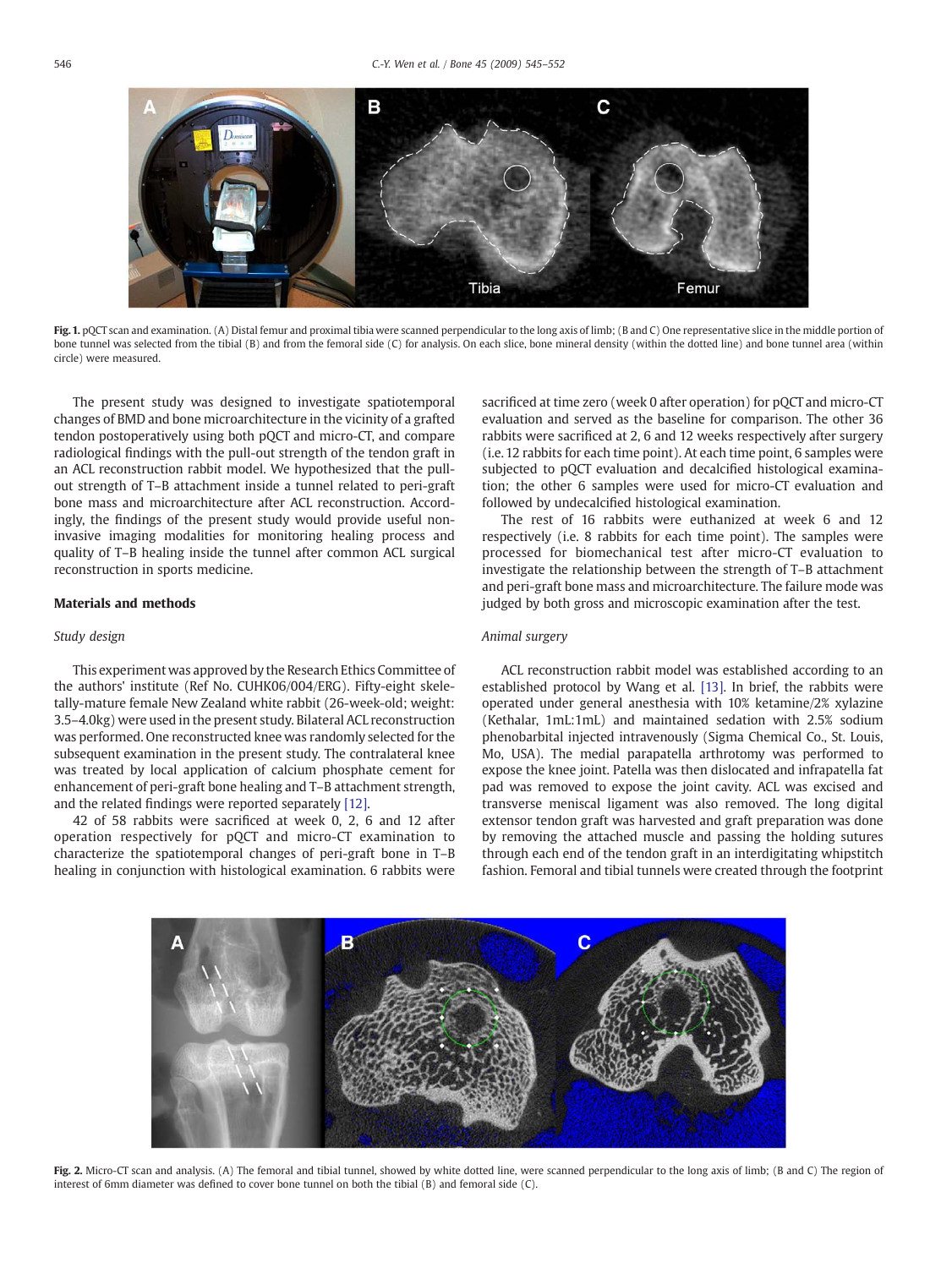<span id="page-2-0"></span>

Fig. 3. Temporal changes of BMD and tunnel area on the femoral and tibial sides. BMD decreased at 6 weeks and partially reversed at 12 weeks postoperatively on both femur and tibia in comparison with that at time zero (\* represent significant changes with healing over time at the level of  $p < 0.05$  for post hoc test after two-way ANOVA analysis). BMD on the femoral side was higher than that on the tibial side at 6 weeks after surgery ( $n_b$  < 0.05); however, the area of the femoral tunnel showed transient enlargement at 6 weeks postoperatively ( $*p < 0.05$ ); no significant changes of the tibial tunnel area were detected.

of original ACL. The graft was then inserted and routed through the bone tunnels via the holding sutures. The graft at the extra-articular exits of the tunnel was fixed with maximum tension to the neighboring soft tissue by secure knots. The wound was closed in layers and wrapped with dressing. The rabbits were allowed for free cage movement after surgery. The femur–graft–tibia complexes were harvested for the subsequent examinations.

### pQCT evaluation

The volumetric BMD (mg/m<sup>3</sup>) in the vicinity of the grafted tendon on both distal femur and proximal tibia were measured using a multilayer pQCT (Densiscan 2000, Scanco Medical, Brüttisellen, Switzerland) based on an established protocol [\[4,14\].](#page-6-0) In brief, the samples assumed a supine position, with the leg fully extended in an anterior– posterior position. The samples were secured in a suitable radiolucent cast to fix knee joint in the position of full extension for scanning [Fig. 1](#page-1-0)A. An anterior–posterior scout image was obtained under the

#### Table 1

Spatiotemporal changes of peri-tendon bone mass and microarchitecture.

peel mode and a joint line was set as the reference; the cross-sectional slices were then taken perpendicular to the long axis of the limb with slice thickness of 1mm and voxel size of 0.3mm/pixel. As showed in [Figs. 1B](#page-1-0) and C, the slice in the middle portion of bone tunnel was selected on distal femur and proximal tibia respectively; in one of the selected slice, BMD and tunnel area was measured. A standard IBT phantom measurement was performed daily with three measurement values within the given reference ranges provided by the manufacturer. The repeated measurements of BMD were conducted in a pilot study that showed a precision error of 1.2%.

#### Micro-CT evaluation

The peri-graft bone volume and architecture was evaluated using a high-resolution micro-CT (μCT-40, Scanco Medical, Brüttisellen, Switzerland) according to our established protocol [\[15,16\]](#page-6-0). In brief, the samples were placed with their long axes in the vertical position and immobilized with a foam pad in a cylindrical sample holder. The continuous scans were prescribed perpendicular to the long axis of the limb at an isotropic resolution of 30  $\mu$ m<sup>3</sup>. A region of interest (ROI) of 6mm in diameter was user-defined to cover bone tunnel and the entire tunnel was used for subsequent analysis [\(Fig.](#page-1-0) [2](#page-1-0)). The same ROI was used in all of the samples of week 2, 6 and 12, postoperatively. The acquired 3D data set was convoluted with a 3D Gaussian filter with a width and support equal to 1.2 and 2, respectively. Bone was segmented from the marrow and soft tissue for subsequent analyses using a global thresholding procedure. A threshold equal to or above 210 represented bone tissue; a threshold below 210 represented bone marrow and soft tissue. The parameters of bone mass and microarchitecture were evaluated using the built-in software of micro-CT, including the fraction of bone volume/tissue volume (BV/TV), connectivity density (Con.D), degree of anisotropy (D.A), structure model index (SMI), trabecular number (Tb.N), trabecular thickness (Tb.Th), and trabecular spacing (Tb.Sp).

#### Decalcified histological examination

After pQCT evaluation, the specimens were fixed in 10% neutralized formalin, and decalcified with 9% formic acid for 3 weeks. Longitudinal sections of 7 μm thick were cut along the long axis of the bone tunnel. The sections were stained with Hematoxylin–Eosin (H and E); the osteoclasts distribution in peri-graft bone healing and T–B collagen fiber reconnection was examined under a microscopic imaging system (Leica Q500MC, Leica Cambridge Ltd., Cambridge, UK).

#### Undecalcified histological examination

Peri-graft bone mineral apposition rate was investigated via sequential fluorescent dyes labeling in vivo using an established protocol [\[17\]](#page-7-0). In brief, three different fluorescent dyes: xylenol orange (90 mg/kg body weight), calcein green (10 mg/kg body weight, both from Sigma-

| Time point/sites                    | Time zero     |               | 2 weeks       |               | 6 weeks                                          |                      | 12 weeks           |                   |
|-------------------------------------|---------------|---------------|---------------|---------------|--------------------------------------------------|----------------------|--------------------|-------------------|
|                                     | Femoral side  | Tibial side   | Femoral side  | Tibial side   | Femoral side                                     | Tibial side          | Femoral side       | Tibial side       |
| Bone volume/tissue volume $(0-1)^*$ | $0.18 + 0.02$ | $0.20 + 0.02$ | $0.17 + 0.02$ | $0.18 + 0.03$ | $0.15 \pm 0.04$ <sup>#</sup>                     | $0.12 \pm 0.03^{\#}$ | $0.20 + 0.03$      | $0.21 + 0.03$     |
| Connectivity density* $(1/mm3)$     | $4.52 + 0.75$ | $4.62 + 0.48$ | $4.45 + 0.56$ | $4.58 + 0.86$ | $3.91 \pm 1.12^{\#}$                             | $3.22 \pm 1.32^{\#}$ | $5.42 + 1.52^{\#}$ | $4.64 + 1.20^{*}$ |
| Degree of anisotropy $(1)^*$        | $1.23 + 0.14$ | $1.69 + 0.29$ | $1.32 + 0.25$ | $1.50 + 0.40$ | $2.03 \pm 0.29$                                  | $2.25 \pm 0.36$      | $1.87 + 0.80$      | $1.98 + 0.55$     |
| Structure model index $(0-3)*$      | $1.52 + 0.27$ | $1.42 + 0.35$ | $1.96 + 0.20$ | $1.80 + 0.40$ | $2.08 \pm 0.27$                                  | $2.41 + 0.37$        | $1.40 + 0.43$      | $1.52 + 0.21$     |
| Trabecular number (1/mm)            | $1.17 + 0.22$ | $1.08 + 0.16$ | $0.92 + 0.10$ | $0.95 + 0.07$ | $0.91 + 0.18$                                    | $0.82 + 0.27$        | $1.05 + 0.34$      | $1.06 + 0.16$     |
| Trabecular thickness (mm)           | $0.19 + 0.04$ | $0.17 + 0.03$ | $0.20 + 0.01$ | $0.22 + 0.04$ | $0.22 + 0.04$                                    | $0.20 + 0.02$        | $0.22 + 0.05$      | $0.24 + 0.02$     |
| Trabecular spacing $(mm)^*$         | $0.86 + 0.12$ | $0.76 + 0.27$ | $1.18 + 0.13$ | $1.11 + 0.08$ | $1.20 \pm 0.28$ <sup><math>\uparrow</math></sup> | $1.41 \pm 0.44$      | $1.09 + 0.34$      | $0.95 + 0.13$     |

Note: "\*" indicated significant difference between time zero and specific time point time postoperatively and "#" indicated significant difference between the femoral and tibial sides at the 0.05 level by two-way ANOVA: "↑" and "<sup>1</sup>" indicated increase and decrease postoperatively in comparison with time zero by at the 0.05 level post hoc test.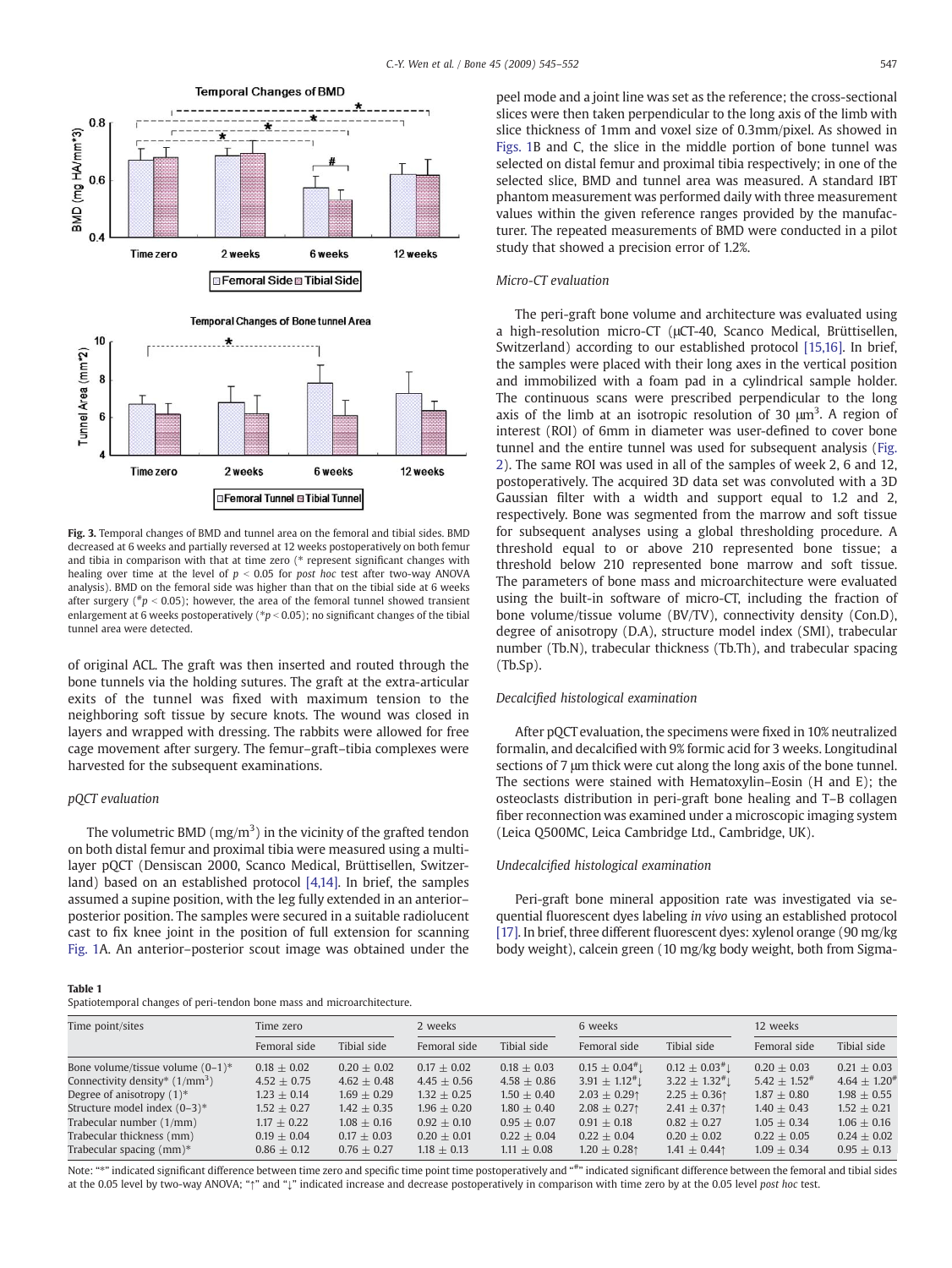<span id="page-3-0"></span>

Fig. 4. The representative images showing the deterioration of peri-tendon bone (in dotted box) architecture on the tibial side within 6 weeks postoperatively. Newly-formed bone sheath was highly-oriented along the long axis of bone tunnel (arrow) and loosely connected with the residue bone (star).

Aldrich GmbH) and calcium blue (30 mg/kg, from Grunthal GmbH) was injected subcutaneously and sequentially into the rabbits of 6-week group at week 3, 4, 5 and of 12-week group at week 9, 10, and 11, postoperatively. After euthanasia, the samples were dehydrated sequentially in ethanol and xylene and infiltrated with methylmethacrylate (MMA). The embedded specimens were sectioned perpendicularly to the bone tunnels by saw microtome (SP 1600, Leica, Germany). The sections in the middle portion of bone tunnel were grounded and polished to 80–100 μm by grinder/polisher (RotoPol-21, Struers, Denmark) for subsequent fluorescence microscopic examination.

#### Biomechanical testing

The femur–graft–tibia complexes were harvested and stored at − 20 °C until biomechanical testing within 1month after surgery. After the samples were thawed overnight at room temperature, the knee joints were carefully dissected to remove surrounding soft tissue until only ACL graft was left as the physical connection between femur and tibia. The fixation by suture on both sides was removed when testing. The graft–tunnel complexes were fixed with custommade clamps, allowing tensile loading along the long axis of the graft



Fig. 5. The representative photographs showing temporal changes of peri-tendon bone and tendon-to-bone healing interface. Loss of surrounding trabeculae (star) was accompanied by new bone formation in the vicinity of the grafted tendon (dotted box) postoperatively. (Original magnification: 50×).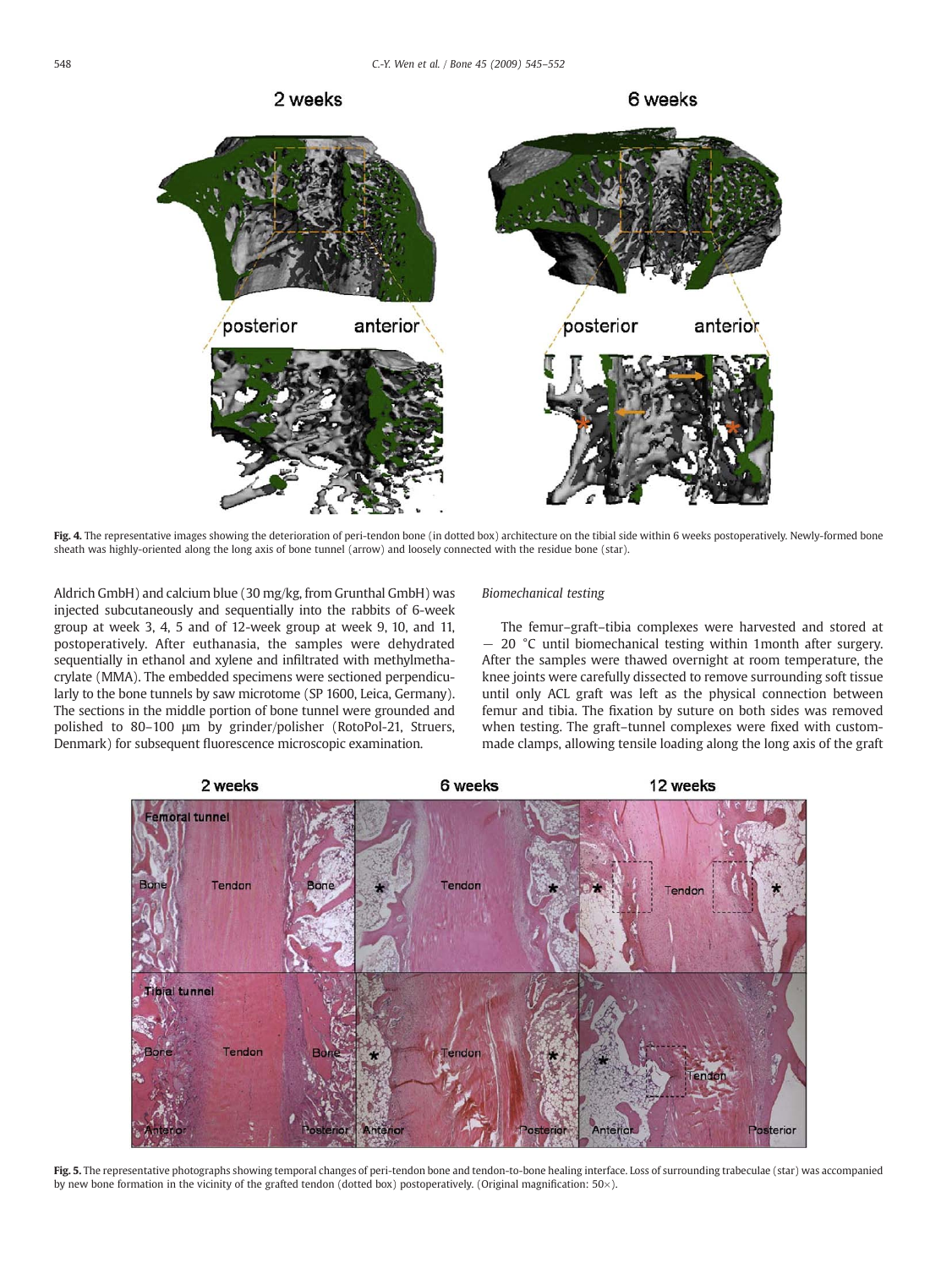<span id="page-4-0"></span>

Fig. 6. The representative microphotographs showing the dynamic process of new bone formation in the vicinity of the grafted tendon on the tibial side. The red, green and blue line indicated new bone formation at 3, 4 and 5 weeks postoperatively of 6-week group. Bone grew into tendon substance (arrow); it also proceeded from tendon surface to the residual bone (arrows with dot line) (original magnification: 200×).

in a material testing machine (H25K-S, Hounsfield Test Equipment LTD, Surrey, UK).

A preload of 1N and a load displacement rate of 50mm/min tensile force were applied to the graft–tunnel complex until failure. The failure mode was recorded and the load to failure (N) and stiffness (N/mm) were calculated based on the load displacement curve.

#### Statistical analysis

The comparisons for BMD, tunnel area, peri-graft bone mass and microarchitecture among the different time points at distal femur and proximal tibia were performed using two-way ANOVA. When it indicated overall significance of main effects and without interaction between them, the difference between individual time points and sites was assessed by post hoc tests. The failure modes between the time points were also compared using Fisher's Exact test. Correlation of peri-graft bone mass and microarchitecture with mechanical properties of T–B attachment was done using Pearson's correlation. The level of significance was set at  $p < 0.05$ . All data analyses were performed using SPSS 15.0 analysis software (SPSS Inc., Chicago, IL, USA).

# Results

# pQCT evaluation

As showed in [Fig. 3,](#page-2-0) transient bone mineral loss was observed on both the femoral and tibial sides after surgery. In comparison with time zero postoperatively, BMD at week 2 was slightly higher but not statistically significant. BMD at week 6 was significantly lower than that at time zero by 13.7% and 21.7% on the femoral and tibial sides respectively ( $p < 0.05$  for both). Although BMD partially reversed at week 12, it was still significantly lower than that at time zero by 7.1% and 8.9% on the femoral and tibial sides respectively ( $p < 0.05$  for both).

There was no significant difference in BMD between the femoral and tibial side at time zero. But BMD on the femoral side was higher than that on the tibial side at 6 weeks postoperatively. The femoral tunnel significantly enlarged at 6 weeks in comparison with that at time zero after surgery ( $p = 0.037$ ) but there was no such difference shown in the area of the tibial tunnel ([Fig. 3](#page-2-0)).

#### Micro-CT evaluation

As showed in [Table 1,](#page-2-0) there were transient peri-graft bone mass decrease and microarchitecture deterioration postoperatively. The similar trend of changes was noted on the femoral and tibial sides. As showed in [Fig. 4](#page-3-0), peri-graft bone on the tibial side was loosely connected and composed of more rod-like trabeculae than plate-like trabeculae at 6 weeks after surgery, which was indicated by lower Con. D and higher SMI. The newly-formed bone in the vicinity of the grafted tendon was highly-oriented and anisotropic along the long axis of bone tunnel, which was indicated by higher DA.

There was no significant difference between the femoral and tibial sides in the fraction of BV/TV and bone connectivity in the vicinity of the grafted tendon at time zero. It was observed that peri-graft bone connectivity and BV/TV was inferior on the tibial side to those on the femoral side at 6 weeks postoperatively ( $p < 0.05$  for both). Peri-graft bone connectivity on the tibial side was still lower than that on the femoral side at 12 weeks postoperatively ( $p < 0.05$ ).

# Decalcified and undecalcified histological examination

The boundary of T–B healing interface became obscure with perigraft new bone formation with healing over time ([Fig. 5\)](#page-3-0). Under fluorescence microscopic examination, newly-formed bone grew into T–B healing interface and tendinous substance; it also gradually



Fig. 7. The representative microphotographs showing osteoclasts (arrows) accumulation on the surface of peri-graft bone in the tibial tunnel at 6 weeks after surgery (original magnification:  $200\times$ ).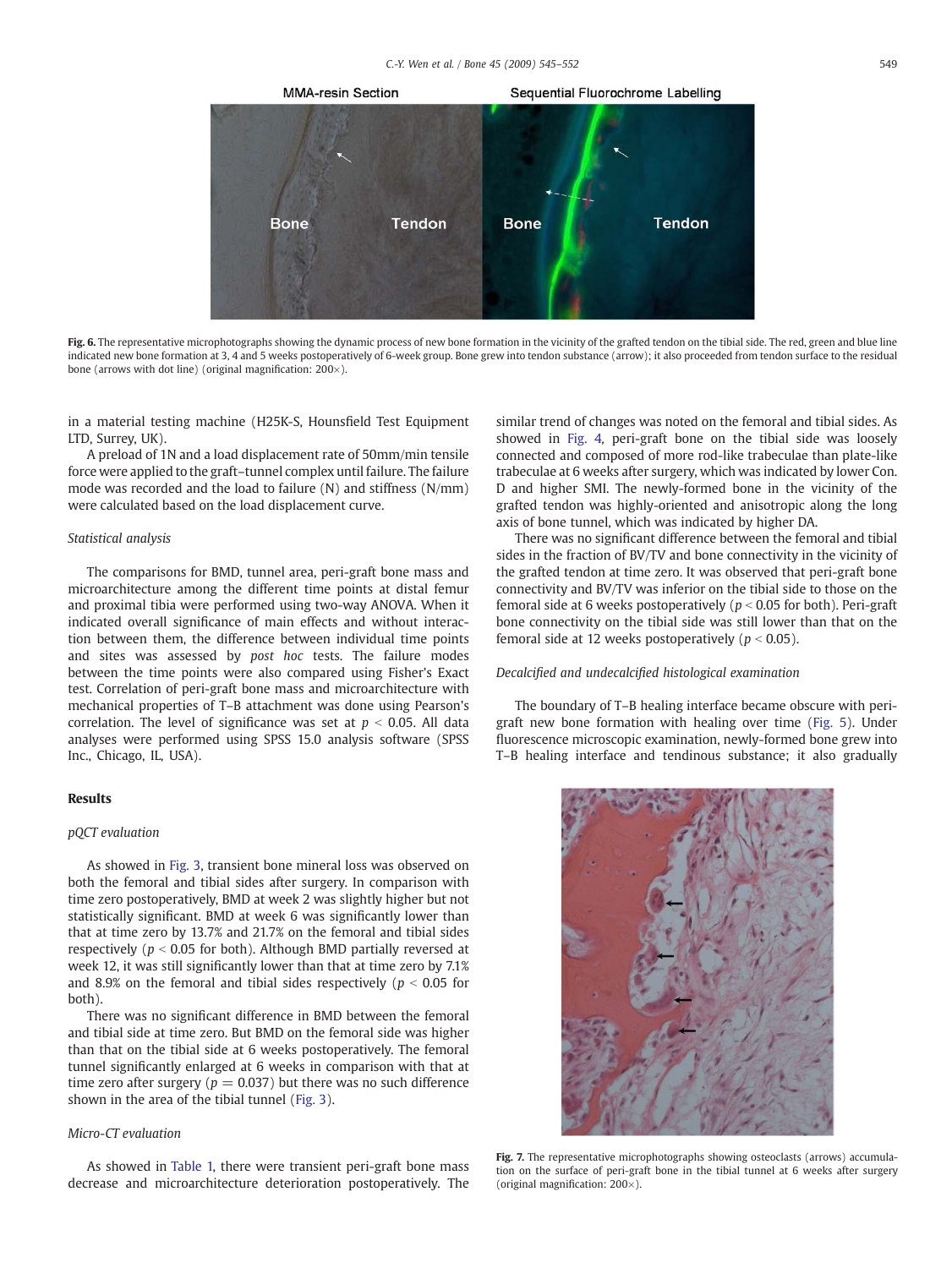

Fig. 8. The representative photographs showing failure mode of graft-tunnel complexes at 6 weeks (A-C) and 12 weeks (D-F) after surgery. (B and E) Grafted tendon was prone to be pulled out of the tibial tunnel. (C and F) The corresponding histological sections revealed that tendon graft was pulled out of bone tunnel with bone attachment (arrow) at 6 weeks postoperatively; it ruptured at intra-osseous tendon substance at 12 weeks after surgery (original magnification: 50×).

proceeded from the surface of grafted tendon to the host bone ([Fig. 6](#page-4-0)). Higher mineral apposition rate was observed (17  $\pm$  5  $\mu$ m/week) in comparison with that at 12 weeks after surgery (11  $\pm$  7  $\mu$ m/week)  $(p = 0.017)$ . Osteoclasts accumulated on the surface of peri-graft bone at 6 weeks after surgery and the pre-existing trabeculae decreased gradually ([Fig. 7](#page-4-0)).

# Biomechanical testing

Only one graft of the femur–graft–tibia complex at week 6 was pulled out from the femoral tunnel and the majority (7/8) was broken in the tibial tunnel. Microscopic examination revealed that the grafted tendon was pulled out from the tunnel together with a bony attachment (Fig. 8). The ultimate strength and stiffness of the complexes were 43  $\pm$  11N and 15  $\pm$  4N/mm respectively, which correlated with the statues of peri-graft bone mass and connectivity etc. (Table 2).

All eight samples ruptured in tendinous substance inside the tibial tunnel at week 12 postoperatively, which showed a different failure mode from that at week 6 ( $p < 0.001$ ) (Fig. 8). The ultimate strength and stiffness of the complexes were 39  $\pm$  14N and 16  $\pm$  8N/mm respectively. The stiffness of the complexes correlated with peri-graft bone connectivity with statistical significance (Table 2).

# Discussion

The present experimental study was designed to prove our hypothesis that the pull-out strength of T–B attachment was related to peri-graft bone mass and microarchitecture after ACL reconstruction. To our best knowledge, this study was the first one to systemically quantify the changes of bone mass and microarchitecture using the non-destructive advanced bioimaging tools, i.e. highresolution multi-layer pQCT and micro-CT, to provide an insight into the biological behavior of tunneled bone and its relations to T–B attachment strength during healing.

Results from pQCT, micro-CT and histological examination showed transient peri-graft bone loss with its microarchitecture deterioration after ACL reconstruction. It was noted that the decrease of peri-graft BMD, BV/TV and bone connectivity were more severe on the tibial side, and its peri-graft bone quality and quantity was inferior to that on the femoral side at week 6 after surgery, although there was no significant difference between them at time zero. The healing quality of T–B attachment was influenced by peri-graft bone mass [\[3\].](#page-6-0) It may result in that the grafted tendon was prone to be pulled out of the tibial tunnel with a lower bone mass at week 6. In addition, such bone loss was accompanied by new bone formation in the vicinity of the grafted tendon. Histological examinations revealed that peri-graft

#### Table 2

Correlations between mechanical properties of graft–tunnel complexes and peri-tendon bone mass and microarchitecture.

| Pearson correlation |                       |                | Bone volume/<br>tissue volume | Degree of<br>anisotropy | Connectivity<br>density | Structure<br>model index | Trabecular<br>number | Trabecular<br>thickness | Trabecular<br>spacing |
|---------------------|-----------------------|----------------|-------------------------------|-------------------------|-------------------------|--------------------------|----------------------|-------------------------|-----------------------|
| 6 weeks             | Ultimate strength (N) |                | $0.524$ <sup>a</sup>          | $-0.227$                | $0.283^{b}$             | $-0.120$                 | 0.004                | 0.338 <sup>a</sup>      | $-0.066$              |
|                     |                       | <i>p</i> value | 0.008                         | 0.118                   | 0.075                   | 0.270                    | 0.848                | 0.047                   | 0.421                 |
|                     | Stiffness (N/mm)      |                | 0.682 <sup>a</sup>            | $-0.404$ <sup>a</sup>   | 0.473 <sup>a</sup>      | $-0.338$ <sup>a</sup>    | 0.025                | $0.484$ <sup>a</sup>    | $-0.010$              |
|                     |                       | <i>p</i> value | 0.001                         | 0.026                   | 0.013                   | 0.048                    | 0.627                | 0.012                   | 0.321                 |
| 12 weeks            | Ultimate strength (N) | r <sup>2</sup> | 0.634 <sup>b</sup>            | $-0.006$                | 0.203                   | $-0.174$                 | 0.018                | 0.608 <sup>b</sup>      | $-0.097$              |
|                     |                       | <i>p</i> value | 0.058                         | 0.884                   | 0.136                   | 0.41                     | 0.799                | 0.067                   | 0.547                 |
|                     | Stiffness (N/mm)      |                | $0.616^{b}$                   | $-0.006$                | 0.407 <sup>a</sup>      | $-0.371$ <sup>a</sup>    | 0.084                | 0.709 <sup>a</sup>      | $-0.257$              |
|                     |                       | <i>p</i> value | 0.064                         | 0.761                   | 0.037                   | 0.012                    | 0.577                | 0.036                   | 0.305                 |

Correlation was significant at the 0.05 level (2-tailed).

Correlation was insignificant but showed a trend at the 0.1 level (2-tailed).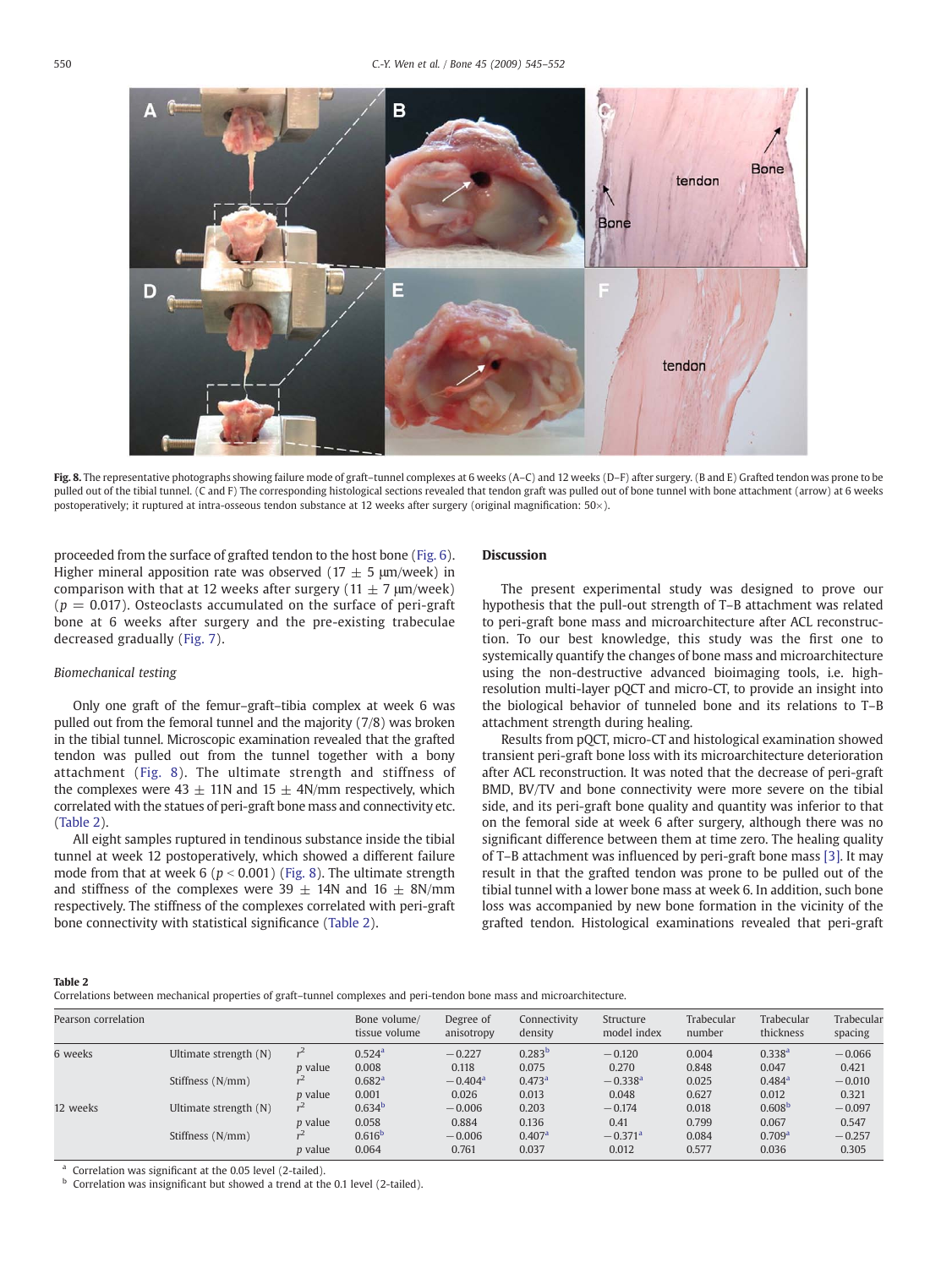<span id="page-6-0"></span>bone connectivity between newly-formed bone and pre-existing bone was not well established with healing over time. This may explain the observations on the pull-out of grafted tendon with bone attachment and significant association of the stiffness of T–B attachment with the peri-graft bone connectivity at both week 6 and 12 after surgery. Thus, it would be helpful to monitor the changes of peri-graft bone mass and microarchitecture for prediction of T–B healing.

It was known that T–B healing interface was the weakest point of a graft–tunnel complex immediately after ACL reconstruction [\[18\]](#page-7-0). In this experimental study, we systemically described the temporal changes of this weakest point with healing over time. Peri-graft bone loss may result in a paradigm shift from T–B interface at time zero to peri-graft bone at 6 weeks after surgery. With partial reverse of perigraft bone, the weakest point of the complexes shifted to intraosseous tendon substance. It was considered that maintaining or fortifying peri-tendon bone was of importance for providing stable T– B anchorage sites. Understanding of the factors influencing dynamic changes of peri-tendon bone would be helpful for making a therapeutic strategy to enhance T–B healing and improve the outcome of ACL reconstruction.

Changes of peri-tendon bone were influenced by both mechanical and biological factors in local milieus. A finite element analysis showed that tunnel creation led to stress shielding of host bone, which resulted in bone resorption [\[19\].](#page-7-0) Histologically, we observed accumulation of osteoclasts at the surface of peri-graft bone, explaining the loss of peri-graft trabeculae in the early T–B healing phase. This was also supported by similar findings reported previously [5,20]. Moreover, a clinical study found that under magnetic resonance imaging (MRI) examination synovial fluid influx was prone to occur in the tibial tunnel [\[21\],](#page-7-0) which might interfere with tunneled bone healing and aggravate bone loss on the tibial side [\[22\]](#page-7-0). It may result in the disparity of healing on the femoral and tibial sides that peri-graft bone mass and connectivity on the tibial side was inferior to those on the femoral side at 6 and 12 weeks postoperatively, yet without significant difference at time zero. These findings were of great clinical significance as they suggested that T–B healing, particularly in the tibial tunnel should be especially targeted for healing enhancement.

Tendon/ligament repair in bone tunnel was considered to be advantageous for a large contact surface and exposure to mesenchymal stem cells (MSCs) in bone marrow in comparison with a direct T–B appositional repair [2]. Actually, shearing force existed across T–B healing interface, which was different from a physiological tensile force across a native tendon/ligament-to-bone attachment [\[23\].](#page-7-0) Temporal changes of peri-graft bone microarchitecture reflected the deleterious effect of such non-physiological condition. The present study showed that surrounding trabeculae became anisotropic and highly-oriented along the long axis of tendon. Moreover, those consisted of more rod-like trabeculae than plate-like ones, which indicated less maturation of peri-graft bone microarchitecture. The strength of a native ACL-to-bone attachment of rabbit was around 400N (unpublished data) and T–B attachment strength only reached 1/ 10 of a native L–B attachment at 12 weeks after surgery. As showed in our previous studies, T–B appositional repair strength reached over 1/ 5 of that of a native one at 12 weeks postoperatively in a partial patellectomy rabbit model [\[24](#page-7-0)–27]. Similar comparison was also performed by Silva et al. who demonstrated that tunnel repair was mechanically and histologically inferior to direct appositional repair in a phanlangeal bone of canine [4]. Recently, it was reported that grafted tendon was pre-conditioned towards to osteogenesis before implantation into bone tunnel using bone morphogenetic protein-2 (BMP-2) and to turn T–B healing into bone-to-bone healing, which improved the T−B attachment strength in an extra-articular tibial tunnel in rabbit [\[28\]](#page-7-0).

The present study showed that the femoral tunnel area tended to be larger with healing over time while the tibial tunnel area did not change over time. However, histological findings showed that newlyformed bone grew into T–B healing interface and tendinous substance in both the femoral and tibial tunnel. These findings suggested that there was no direct relationship between bone tunnel area or diameter and healing at T–B interface. This might explain why tunnel enlargement was not in relation to knee function after surgery shown in the majority of clinical studies in the past decade [\[29\]](#page-7-0). This implied that the parameter of tunnel diameter on plain Xray were not reliable to predict T–B healing and its attachment strength.

In summary, T–B attachment strength was associated with perigraft bone mass and connectivity. Our findings suggested that pQCT and micro-CT might provide a more accurate and comprehensive information on changes of host bone and provide better prediction of T–B healing in bone tunnel than the conventional plane radiographic method.

#### Acknowledgments

This study is supported by the Research Grant Council Earmarked Grants 06–07 (CUHK4497/06M), Hong Kong SAR, China. The authors would like to thank Margaret Wan-Nar Wong, Po-Yee Lui and Saichuen Fu who provided expertises at academic meetings as well as Hui-Yan Yeung, Chun-Wai Chan, Grace Ho and Anita Wai-Ting Shum who gave technical assistance.

#### References

- [1] Woo SL, Wu C, Dede O, Vercillo F, Noorani S. Biomechanics and anterior cruciate ligament reconstruction. J Orthop Surg 2006;1:2.
- [2] Deehan DJ, Cawston TE. The biology of integration of the anterior cruciate ligament. J Bone Joint Surg Br 2005;87:889–95.
- [3] Grassman SR, McDonald DB, Thornton GM, Shrive NG, Frank CB. Early healing processes of free tendon grafts within bone tunnels is bone-specific: a morphological study in a rabbit model. Knee 2002;9:21–6.
- [4] Silva MJ, Thomopoulos S, Kusano N, Zaegel MA, Harwood FL, Matsuzaki H, et al. Early healing of flexor tendon insertion site injuries: tunnel repair is mechanically and histologically inferior to surface repair in a canine model. J Orthop Res 2006;24:990–1000.
- [5] Ditsios K, Boyer MI, Kusano N, Gelberman RH, Silva MJ. Bone loss following tendon laceration, repair and passive mobilization. J Orthop Res 2003;21:990–6.
- [6] Moffat KL, Sun WS, Chahine NO, Pena PE, Doty SB, Hung CT, et al. Characterization of the mechanical properties and mineral distribution of the anterior cruciate ligament-to-bone insertion site. Conf Proc IEEE Eng Med Biol Soc 2006; 1:2366–9.
- [7] Milz S, Rufai A, Buettner A, Putz R, Ralphs JR, Benjamin M. Three-dimensional reconstructions of the Achilles tendon insertion in man. J Anat 2002;200: 145–52.
- [8] Benjamin M, Toumi H, Suzuki D, Redman S, Emery P, McGonagle D. Microdamage and altered vascularity at the enthesis-bone interface provides an anatomic explanation for bone involvement in the HLA-B27-associated spondylarthritides and allied disorders. Arthritis Rheum 2007;56:224–33.
- [9] Doschak MR, Wohl GR, Hanley DA, Bray RC, Zernicke RF. Antiresorptive therapy conserves some periarticular bone and ligament mechanical properties after anterior cruciate ligament disruption in the rabbit knee. J Orthop Res 2004;22: 942–8.
- [10] Doschak MR, LaMothe JM, Cooper DM, Hallgrimsson B, Hanley DA, Bray RC, et al. Bisphosphonates reduce bone mineral loss at ligament entheses after joint injury. Osteoarthr Cartil 2005;13:790–7.
- [11] Benjamin M, Kumai T, Milz S, Boszczyk BM, Boszczyk AA, Ralphs JR. The skeletal attachment of tendons—tendon "entheses". Comp Biochem Physiol A Mol Integr Physiol 2002;133:931–45.
- [12] Wen, CY, Qin, L, Lee, SK, Chan, KM, The use of brushite calcium phosphate cement for enhancement of bone-tendon integration-in an anterior cruciate ligament reconstruction rabbit model. J Biomed Mater Res B Appl Biomater (2008), doi:10.1002/jbm.b.31236.
- [13] Wang CJ, Wang FS, Yang KD, Weng LH, Sun YC, Yang YJ. The effect of shock wave treatment at the tendon–bone interface—an histomorphological and biomechanical study in rabbits. J Orthop Res 2005;23:274–80.
- [14] Thomopoulos S, Matsuzaki H, Zaegel M, Gelberman RH, Silva MJ, Alendronate prevents bone loss and improves tendon-to-bone repair strength in a canine model. J Orthop Res 2007;25:473–9.
- [15] Siu WS, Qin L, Cheung WH, Leung KS. A study of trabecular bones in ovariectomized goats with micro-computed tomography and peripheral quantitative computed tomography. Bone 2004;35:21–6.
- [16] Yingjie H, Ge Z, Yisheng W, Ling Q, Hung WY, Kwoksui L, et al. Changes of microstructure and mineralized tissue in the middle and late phase of osteoporotic fracture healing in rats. Bone 2007;41:631–8.